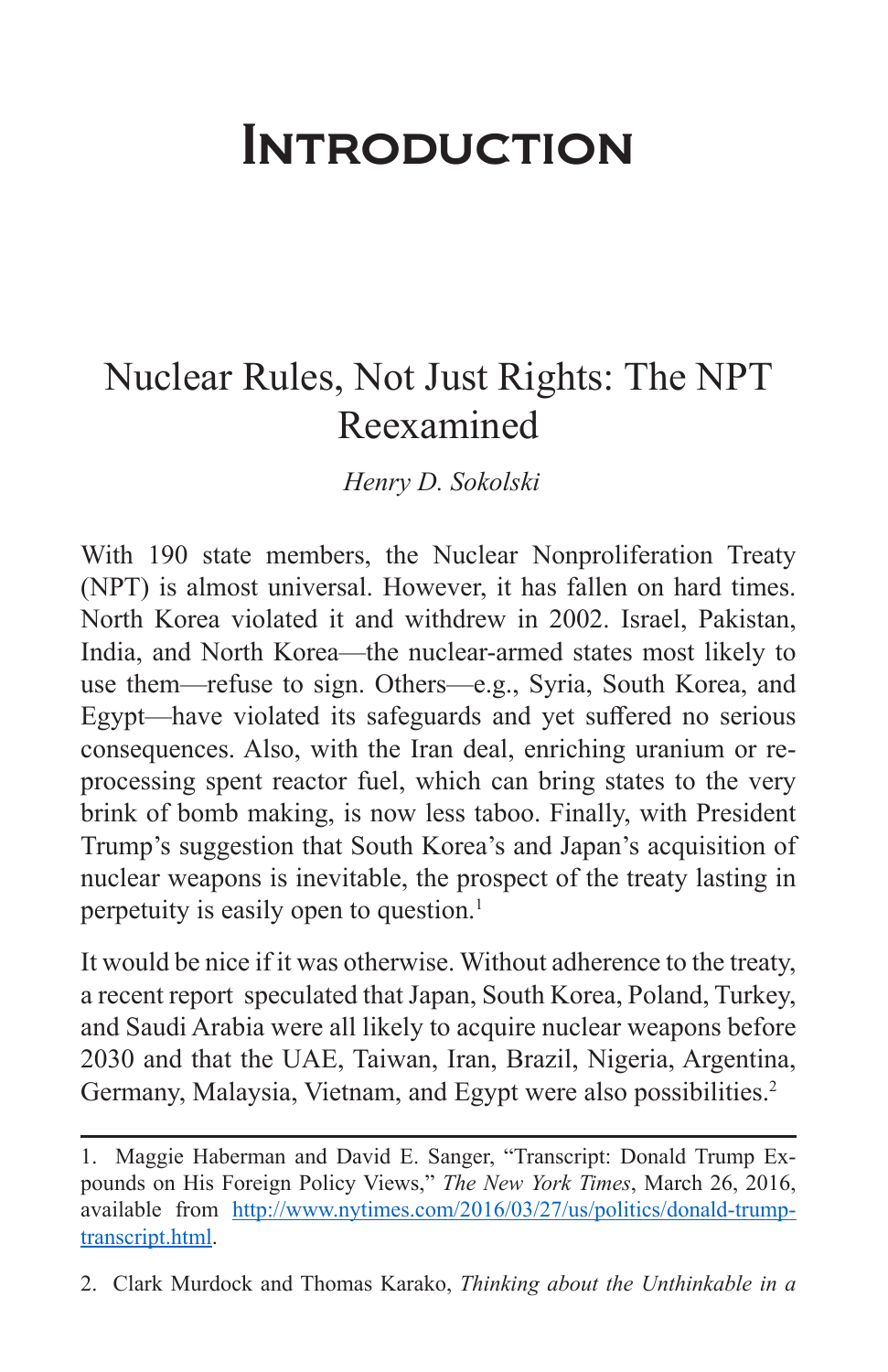Should major nuclear states, like the United States, conclude that making nuclear nonproliferation a priority is a mistake? Would it make more sense instead for Washington to bolster friendly states' nuclear capabilities to maintain advantage? Wasn't this precisely what the NPT was devised to prevent for fear that nuclear-armed states helping others get nuclear arms would beget more proliferation, thus making disarmament more remote and nuclear use more likely?

These questions would seem rhetorical especially if the NPT itself was a clear barrier to nuclear proliferation. But it is not. The NPT, even if it was adhered to, has serious loopholes and gaps. Some of these are well known. The NPT allows nuclear-armed states to base their weapons in NPT nonweapons states so long as the weapons remain under the "control" of the nuclear-armed donor state. The immediate concern here is what mischief this might allow for in the possible case of Pakistan or China basing nuclear weapons in other states, such as Saudi Arabia. This worry, however, has received so much attention that it's not immediately in prospect of being realized.

This brief volume focuses on six that are. The first of these concerns how the NPT is currently interpreted. Originally, Irish Foreign Minister Fred Aiken, the diplomat who first proposed the treaty, intended that the treaty be negotiated primarily to prevent the further spread of nuclear weapons. He explicitly subordinated the objectives of nuclear disarmament and of sharing civilian nuclear technology to the higher and, he argued, more pressing goal of nonproliferation. If nuclear weapons continued to spread, he reasoned, nuclear disarmament would be made practically impossible to negotiate. As for civilian nuclear power systems, he saw these rightly as bomb starter kits that required the most intense and innovative inspections to prevent from being diverted to make bombs.

*Highly Proliferated World*, Washington, DC: Center for Strategic and International Studies, 2016, available from [https://csis-prod.s3.amazonaws.com/s3fs](https://csis-prod.s3.amazonaws.com/s3fs-public/publication/160725_Murdock_ThinkingAboutUnthinkable_Web.pdf)[public/publication/160725\\_Murdock\\_ThinkingAboutUnthinkable\\_Web.pdf](https://csis-prod.s3.amazonaws.com/s3fs-public/publication/160725_Murdock_ThinkingAboutUnthinkable_Web.pdf).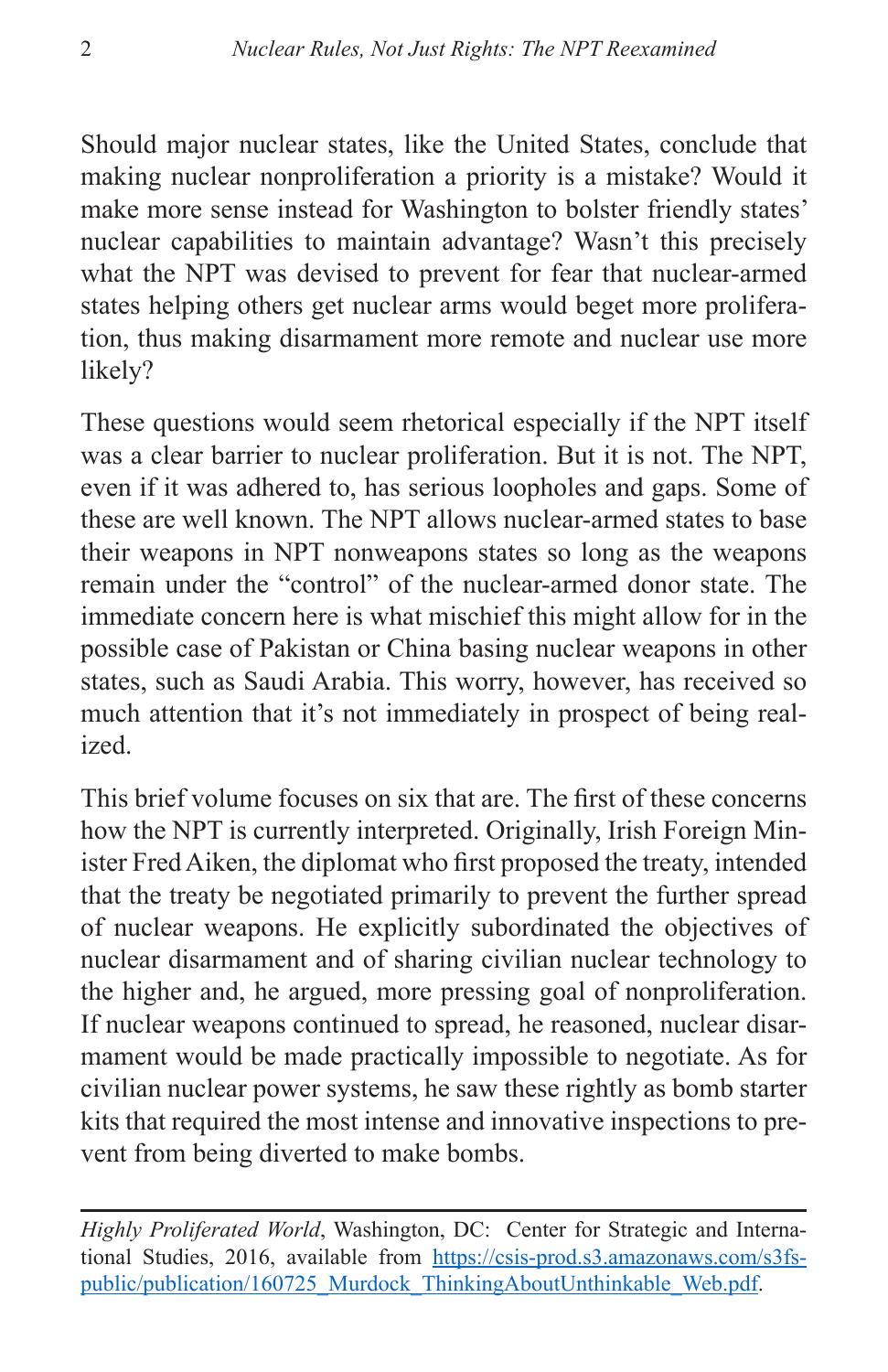Unfortunately, this is not how we now view the treaty. Instead, the United States and virtually all other countries, including Iran, argue that the NPT rests equally on three pillars or promises: Restraining nuclear nonproliferation and conducting inspections; providing the benefits of peaceful nuclear technology and recognizing the right to acquire them without discrimination; and limiting the nuclear arms race and encouraging nuclear and general disarmament. The problem with this formulation, however, is that it suggests one must promote disarmament and civilian nuclear energy exports as a quid pro quo for nuclear nonproliferation limitations and inspections. If so, the NPT risks becoming more a disarmament and civilian nuclear promotion agreement rather than a treaty to reduce the spread of nuclear weapons related technology.

Related is the question of just how effective the treaty's nuclear safeguards are. These are supposed to prevent military diversions not only from fresh and spent reactor fuel, but also from spent fuel reprocessing plants, plutonium and uranium fuel production plants, and uranium enrichment facilities. As our recent misgivings about Iran's enrichment activities and Japan's plans to reprocess spent fuel at Rokkasho suggest, though, detecting diversions from such activities to make bombs may not be all that reliable or early enough to assure they won't be built. The creators of the International Atomic Energy Agency (IAEA) knew that they did not know how to cope with these safeguards challenges; they hoped they might not have to face them or would be able to do so later when they might arise. They were wrong on both counts. The question now is will we admit as much and draw the line between what can and cannot be safeguarded more tightly?

Yet another concern is nuclear submarines. These require enriched uranium fuel. Under the NPT and the IAEA Statute, states that lack nuclear weapons can not only enrich uranium to power naval reactors, but remove the enriched uranium from IAEA safeguards as soon as this material is applied for an allowed nonexplosive military application (e.g., naval reactors). Brazil, Pakistan, and Iran all claim they have or are planning to have nuclear submarine pro